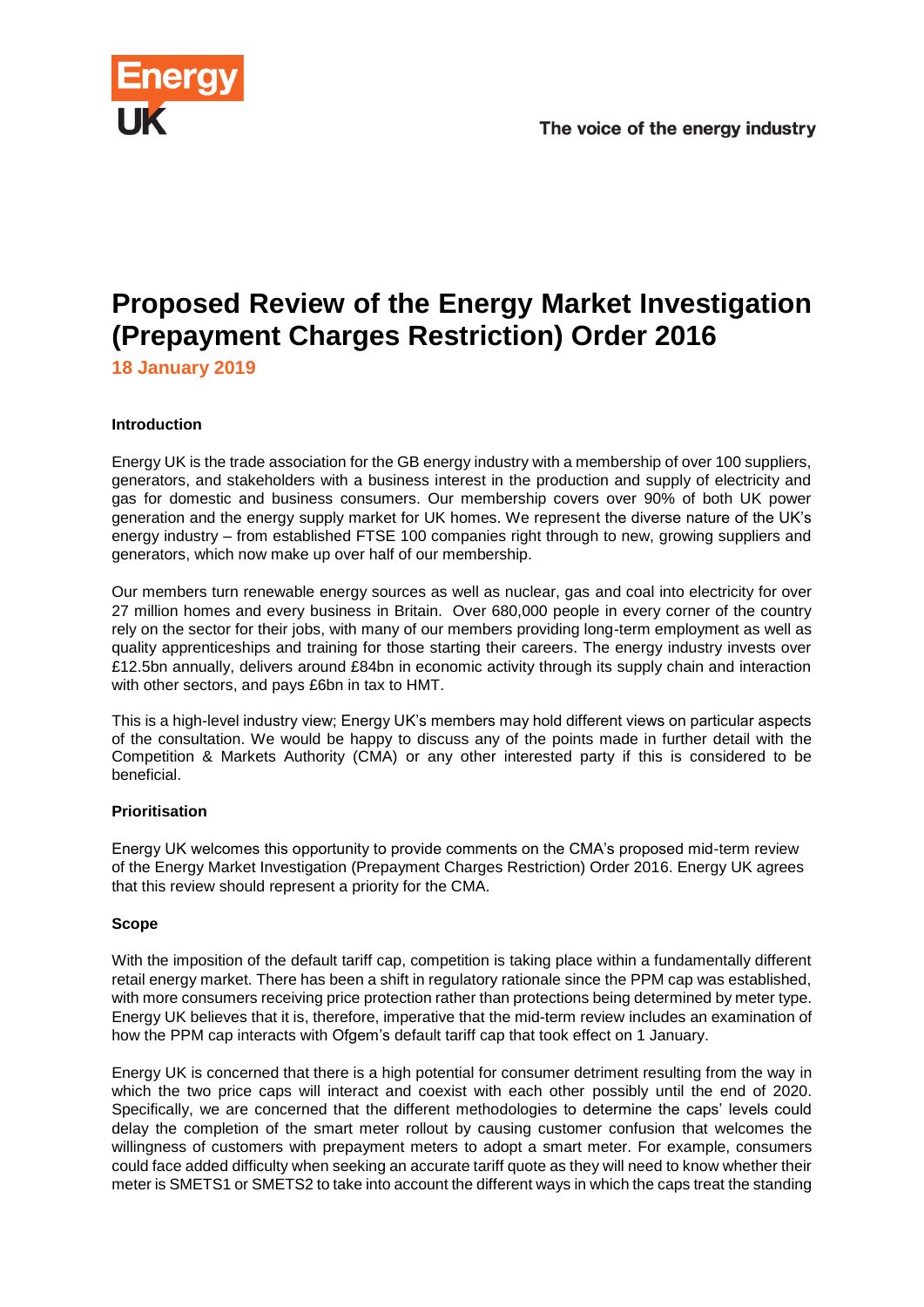charge and unit rate. In addition, at current and future levels of the caps there may be a price increase if a SMETS2 meter is accepted. Consequently, customers could be deterred from adopting a smart meter, risking their overall engagement with their energy use and slowing down the smart meter rollout to the cohort of consumers who may benefit most. This is a particular concern given the CMA's acknowledgement in its Energy Market Investigation (EMI) final report that the cost to serve traditional PPM customers is higher than to serve smart meter customers. A PPM cap set at a level lower than the direct debit level of the default tariff cap would, therefore, not seem to be reflective of the underlying costs to serve. The presence and consequences of these detriments to consumers and the smart meter rollout are likely to exacerbated by the future divergence of the caps' levels as they are updated on separate underlying methodologies.

In order to address these concerns, the CMA should consider including within its mid-term review an examination of potential solutions to avoid consumer detriment and impact upon the smart meter rollout that could arise from the divergent caps. Energy UK believes that the CMA's review should be broad enough in scope to assess potential solutions for these concerns, including, but not limited to:

1. Utilise, or allow Ofgem to utilise, the more recent benchmarking exercise undertaken by Ofgem in its development of the default tariff cap in order to re-baseline the PPM cap.

In order to make the most efficient use of the CMA's resources, it could consider making use of Ofgem's bottom-up assessment methodology used in its development of the default tariff cap. There would be a number of advantages of this option, not least in aligning the methodologies of both caps to provide consistency across the market to both suppliers and customers. In addition, Ofgem made an assessment of different methodologies that could be used for the default tariff cap and decided that its bottom-up cost assessment is most appropriate. In light of this development, the CMA could additionally consider whether the more recent exercise undertaken by Ofgem would be more appropriate as the basis for the PPM cap than the current competitive reference price method (based on historic tariffs), and whether this is something Ofgem should apply directly.

This option would also address a number of approaches in the CMA's original methodology that Energy UK believes need to be updated, such as the treatment of smart metering costs, updates to the base period data where data becomes available, and the treatment of ECO costs. Energy UK believes that these deficiencies could be remedied by utilisng Ofgem's more recent bottom-up assessment of costs. As an example, the wholesale cost allowance under the default tariff cap includes an explicit and transparent uplift for Unidentified Gas whereas the PPM cap methodology does not make such specific allowances.

Energy UK believes that it would be appropriate for any utilisation of Ofgem's methodology to include an assessment of how to ensure that the cap appropriately takes into account the additional costs to serve traditional and non-interoperable prepayment meters, as previously acknowledged by the CMA.

In addition, Energy UK would urge both the CMA and Ofgem to assess the impact of the mutualisation of costs (such as Renewables Obligation and Feed-in-Tariff) as a result of supplier failures, and their appropriate treatment under both caps, whichever cap methodology is ultimately used.

2. Revoke the Order and allow Ofgem to determine how customers with traditional or noninteroperable smart prepayment meters will be covered by the Domestic Gas and Electricity (Tariff Cap) Act 2018 or pre-existing powers.

As previously noted, the development and implementation of the default tariff cap has changed the market for which the PPM cap was developed and in which it now operates. In its final report from the EMI, the CMA laid out the possible outcomes of this mid-term review that were dependent upon the smart meter rollout. If ahead of schedule, the CMA would consider terminating the Order early and if the rollout was behind schedule then the CMA would consider whether to encourage Ofgem to take action, which could include implementing its own PPM cap.

Energy UK believes that the regulatory assumptions upon which these two possible options are based are no longer reflective of the current market, due to the implementation of the default tariff cap market